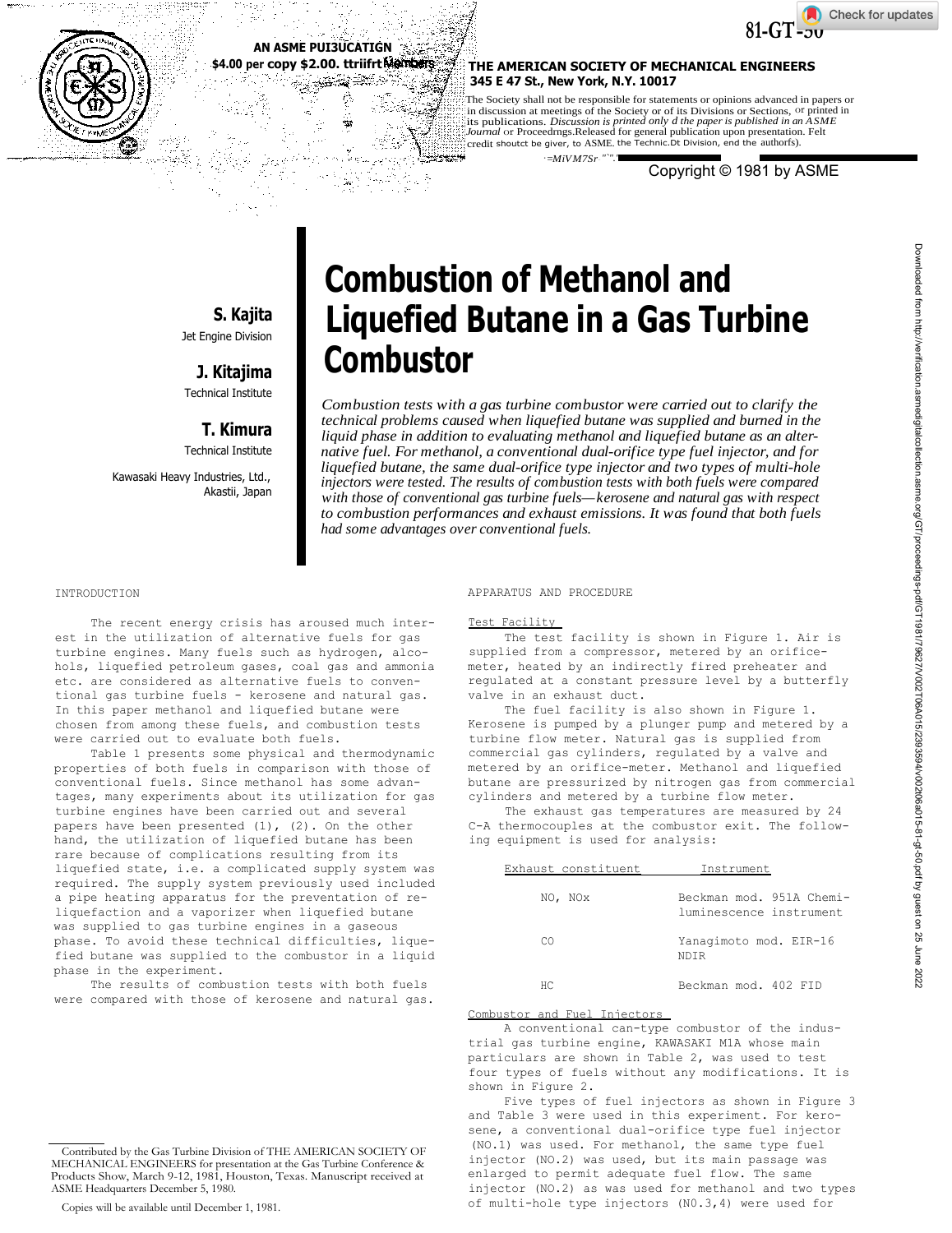|                                                | Methanol     | Liquefied<br>Butane | Kerosene*        | Natural Gas<br>(Methane) |
|------------------------------------------------|--------------|---------------------|------------------|--------------------------|
| Chemical Formula                               | CH OH<br>3   | $C$ $H$<br>410      | $C$ $H$<br>12 24 | CH.<br>$\overline{4}$    |
| Molecular Weight                               | 32.03        | 58.1                | 168              | 16.0                     |
| Specific Gravity at 15 C                       | 0.796        | 0.585               | 0.800            |                          |
| Lower Heat of Combustion (MJ/kg)               | 20.1         | 45.7,               | 43.2             | 50.0                     |
| Boiling Temperature at 1 atm ( C)              | 65           | $-0.6$              | $150 - 300$      | $-161.5$                 |
| Heat of Vaporization (MJ/kg)                   | 1.101        | 0.386               | 0.306            |                          |
| Stoichiometric A/F by Mass                     | 6.48         | 15.46               | 14.78            | 17.20                    |
| Flammability Limits (% vol, fuel)              | $7.3 - 36.0$ | $1.8 - 8.4$         | $0.7 - 5.0$      | $5.0 - 15.0$             |
| Spontaneous Ignition Temperature (C)           | 473          | 441                 | 254              | 632                      |
| Viscosity at 20 $\degree$ (mm <sup>2</sup> /S) | 0.727        | 0.31                | 1.65             |                          |

Table 1. Fuel properties

\* The values represent averages.



# **TEST SECTION**

Figure 1. Schematic of the test facility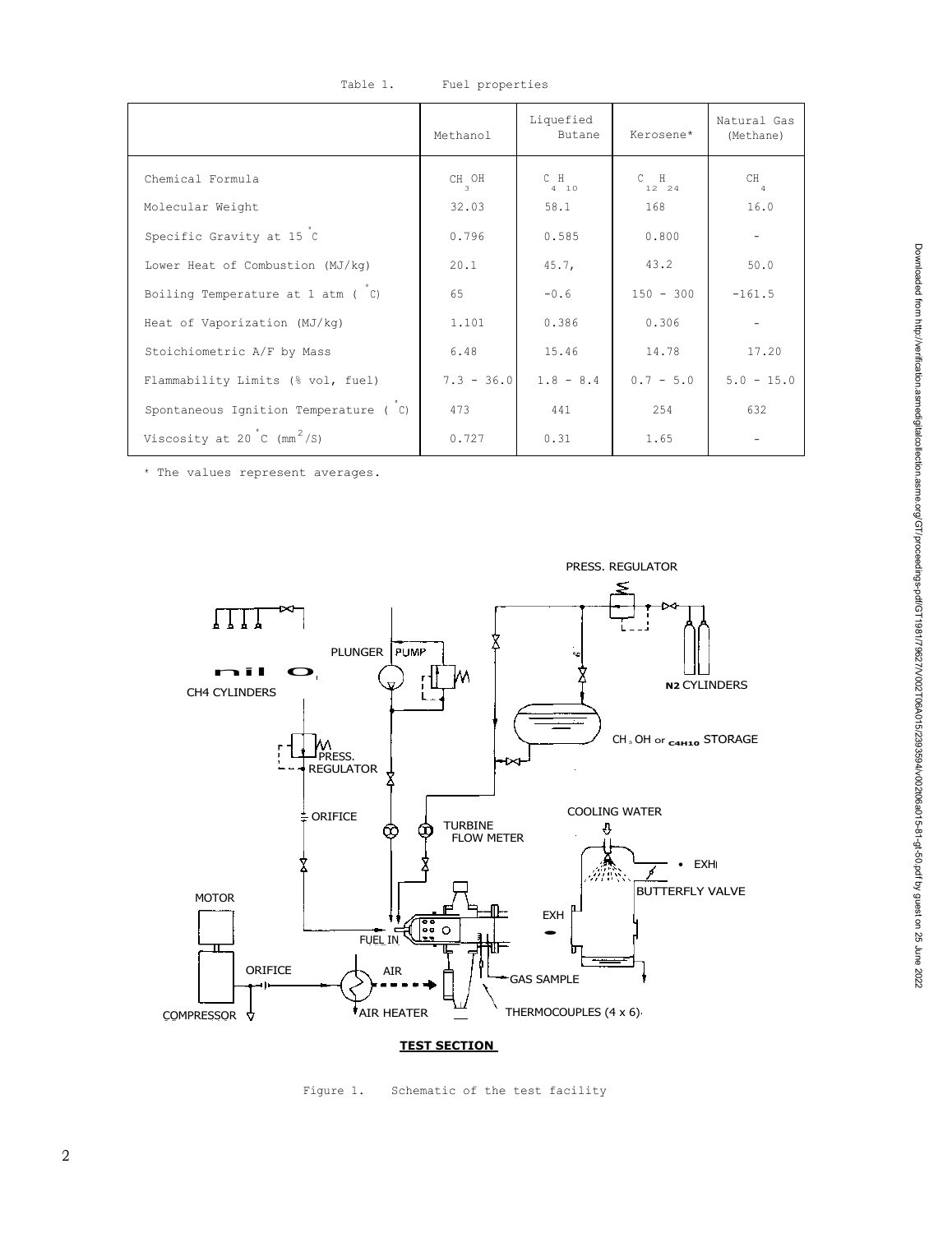| Table Z.<br>MAIN PALLICULAIS OL NAWASANI MIA |                                                   |  |  |  |
|----------------------------------------------|---------------------------------------------------|--|--|--|
| Type                                         | Simple open cycle, Single shaft                   |  |  |  |
| Compressor                                   | 2-stage, Centrifugal                              |  |  |  |
| Combustor                                    | Single, Can-type                                  |  |  |  |
| Turbine                                      | 3-stage, Axial                                    |  |  |  |
| Rated Output                                 | 1,177 KW at 15 C and sea level                    |  |  |  |
| Rated Speed                                  | 22,000 rpm (main shaft)                           |  |  |  |
|                                              | $1,500$ or $1,800$ rpm (output shaft)             |  |  |  |
| 8<br>Compression Ratio                       |                                                   |  |  |  |
| Air Flow Rate                                | 7.7 kg/s                                          |  |  |  |
| Use                                          | Generator drive                                   |  |  |  |
| Manufacturer                                 | KAWASAKI HEAVY INDUSTRIES, LTD.,<br>AKASHI, JAPAN |  |  |  |

## in particulars of KAWASAKI M1A Table 3. List of fuel injectors

| No.            | Injector type             | Fuel                          | Remarks                  |
|----------------|---------------------------|-------------------------------|--------------------------|
| $\overline{1}$ | Dual-orifice              | Kerosene                      |                          |
| $\mathfrak{D}$ | $\mathbf{I}_{\mathrm{I}}$ | Methanol,<br>Liquefied Butane | Enlarged Main<br>passage |
| $\mathbf{3}$   | Multi-hole                | Liquefied Butane              | $40.4 \times 16$         |
| 4              | п                         | $\Pi$                         | $40.6 \times 8$          |
| 5              | $\ddot{\phantom{a}}$      | Natural Gas                   | $45.6 \times 6$          |





Figure 2. KAWASAKI M1A gas turbine combustor

liquefied butane. Another multi-hole injector (NO.5) was used for natural gas.

## Test Conditions

Except for ignition performance tests, all tests were conducted under the following conditions: (1) the combustor inlet air temperature was 600 K and the combustor reference velocity was 20 m/S. These conditions are equal to the engine's operating conditions; and (2) the combustor inlet pressure was 2 atm which defined by the capacity of the facility. The range of air-fuel ratios was chosen from the operating range of the engine.

#### RESULTS AND DISCUSSION

# Injector Performance

Spray Pattern. The spray patterns of the conventional dual-orifice type injector for kerosene, methanol and liquefied butane are shown in Figure 4. In this case, the same primary nozzle was used to clarify the differences of spary patterns with fuels.

The spray patterns of kerosene and methanol were almost the same, and spray angles of both fuels changed from 85 to 82 with increase of the spray pressure. On the other hand, the spray pattern of liquefied

Figure 3. Tested fuel injectors

butane was considerably different from those of kerosene, and methanol. The spray angle changed from 73 to 66 with increase of the spray pressure. In addition, the extension of the spray was extremely narrow, particularly for higher spray pressures as can be seen in Figure 4. Therefore, a longer flame length is to be anticipated for the combustion with liquefied butane by a conventional dual-orifice type injector.

Flow Characteristics. The flow characteristics of NO.2 dual-orifice type injector are shown in Figure 5. The flow rates of kerosene and methanol were proportional to the differential spray pressure by the power of 0.5 for both main and primary nozzles. However, the flow rate of liquefied butane was proportional to the power of 0.71 for the main nozzle and 0.74 for the primary nozzle, and rapidly decreased for lower spray pressures.

Figure 6 shows the flow characteristics of multihole type injectors. For kerosene, the flow rate was also proportional to the differential spray pressure by the power of 0.5. Whereas, it was proportional to the power of 0.88 for liquefied butane.

The results indicate that the flow of liquefied butane became a two-phase flow in the pipe for lower spray pressures.

#### Ignition Performance

Figure 7 presents the ignition performance test results. Flammability limits and the stoichiometric ratio in the primary combustion zone are also shown in the figure. For kerosene and natural gas, the ignition occurred when the air-fuel ratio in the primary combustion zone reached the stoichiometric ratio. Whereas, the ignition performances of methanol and liquefied butane were better than those of the above fuels; for methanol, it occurred near the lean flammability limit; for liquefied butane, it occurred between the lean flammability limit and the stoichiometric ratio,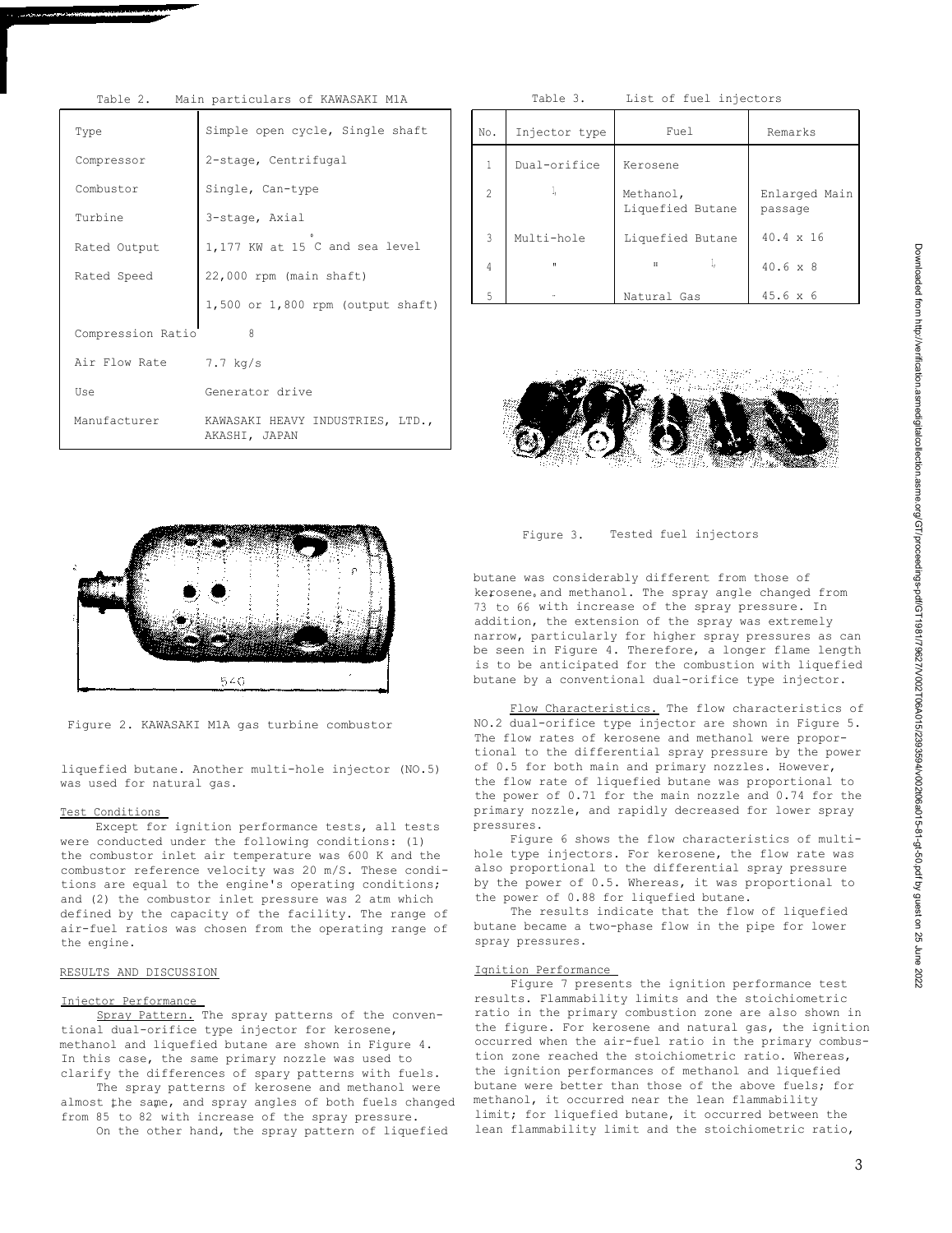

**•** 

**•** 

\* APF : differential spray pressure  $(kgf/cm<sup>2</sup>)$ 

Figure 4. Effect of fuel on the spray characteristic of the dual-orifice type fuel injector. Conversion factor:  $(kgf/cm<sup>2</sup>) = (0.0980665) (MPa)$ 



Figure 5. The flow characteristics of the NO.2 dualorifice type fuel injector. Conversion factor:  $(kgf/cm<sup>2</sup>) = (0.0980665)$  (MPa)

but was considerably scattered because the flow became Figure 6. The flow characteristics of multi-hole type a two-phase flow at the injector orifice. The intervalse fuel injectors.

# Visual Observations of the Flame

To clarify the characteristics of the flame for various fuels, visual observations of the flame were Under atmospheric conditions, the flame of kero-<br>carried out preceding the combustion performance test. Sene was almost yellow, and those of natural gas and carried out preceding the combustion performance test. The color of the flame changed with the fuel type as methanol were blue. For liquefied butane, it was follows,<br>
light blue. but with a vellow flame front.



Conversion factor:  $(kgf/cm<sup>2</sup>) = (0.0980665) (MPa)$ 

light blue, but with a yellow flame front.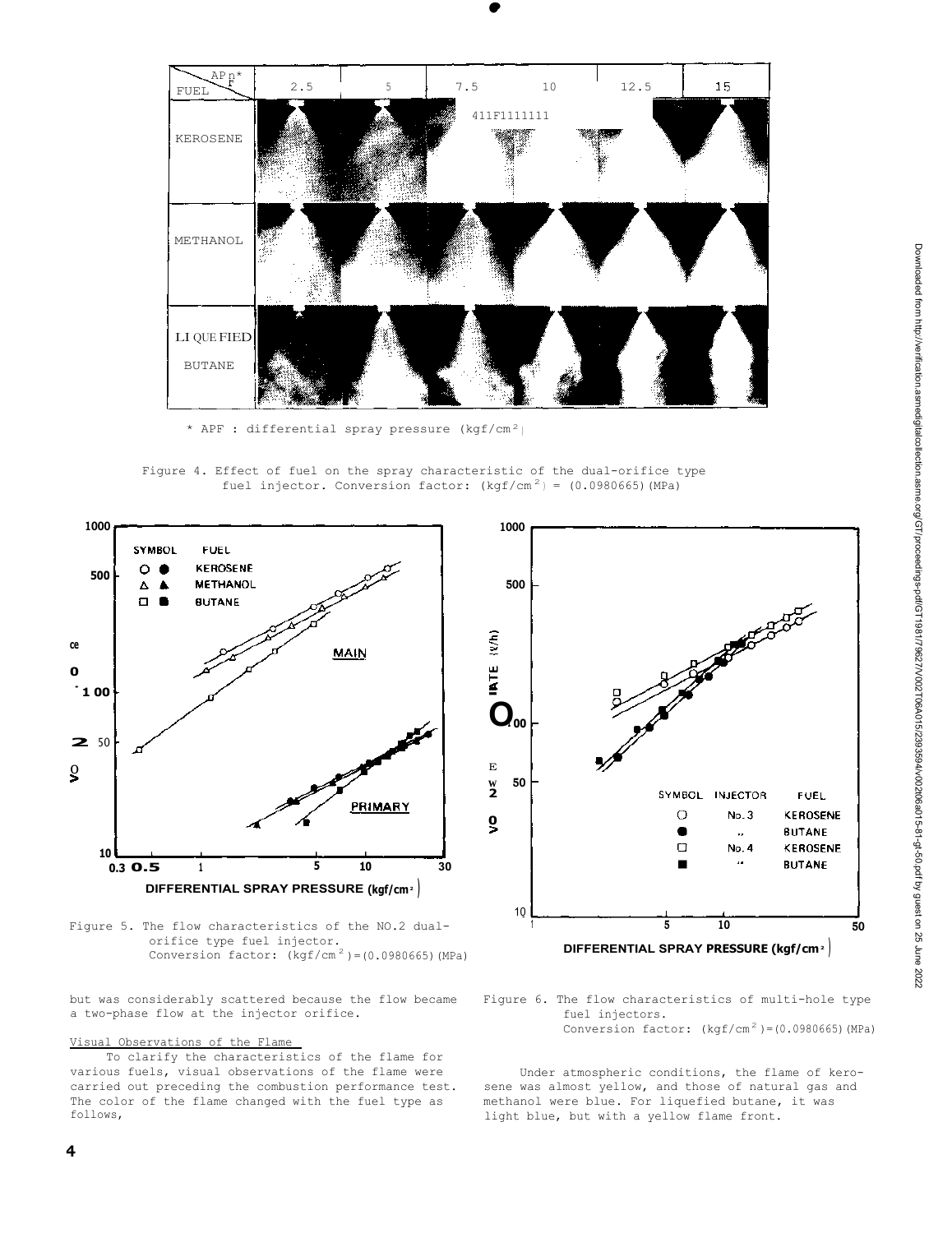

Figure 7. Comparison of ignition performances

On the other hand, under the preheated and pressurized condition, the flame of kerosene was an extremely bright radient yellow. Almost the same result was obtained for liquefied butane, but its flame was considerably transparent. For natural gas, the flame was blue with a yellow front. For methanol, the flame was blue-pink.

From these results, it was expected that the radiation from the flames was extremely low for methanol and natural gas.

#### Combustion Performance

Combustion Efficiencies. The combustion efficiency cooling air on the combustor wall.

data calculated from emission measurements are shown in Figure 8. In this paper, the flow rate of methanol, liquefied butane and natural gas is converted into that of kerosene with its lower heat of combustion to directly compare the results of the four types of fuels.

The combustion efficiencies with kerosene and methanol were greater than 99% for lower air-fuel ratios. While for higher air-fuel ratios, the efficiency fell off because of deteriorating spray conditions. This tendency is significant for methanol because of its lower combustion temperature and the increased amount of combustibles quenched by the film-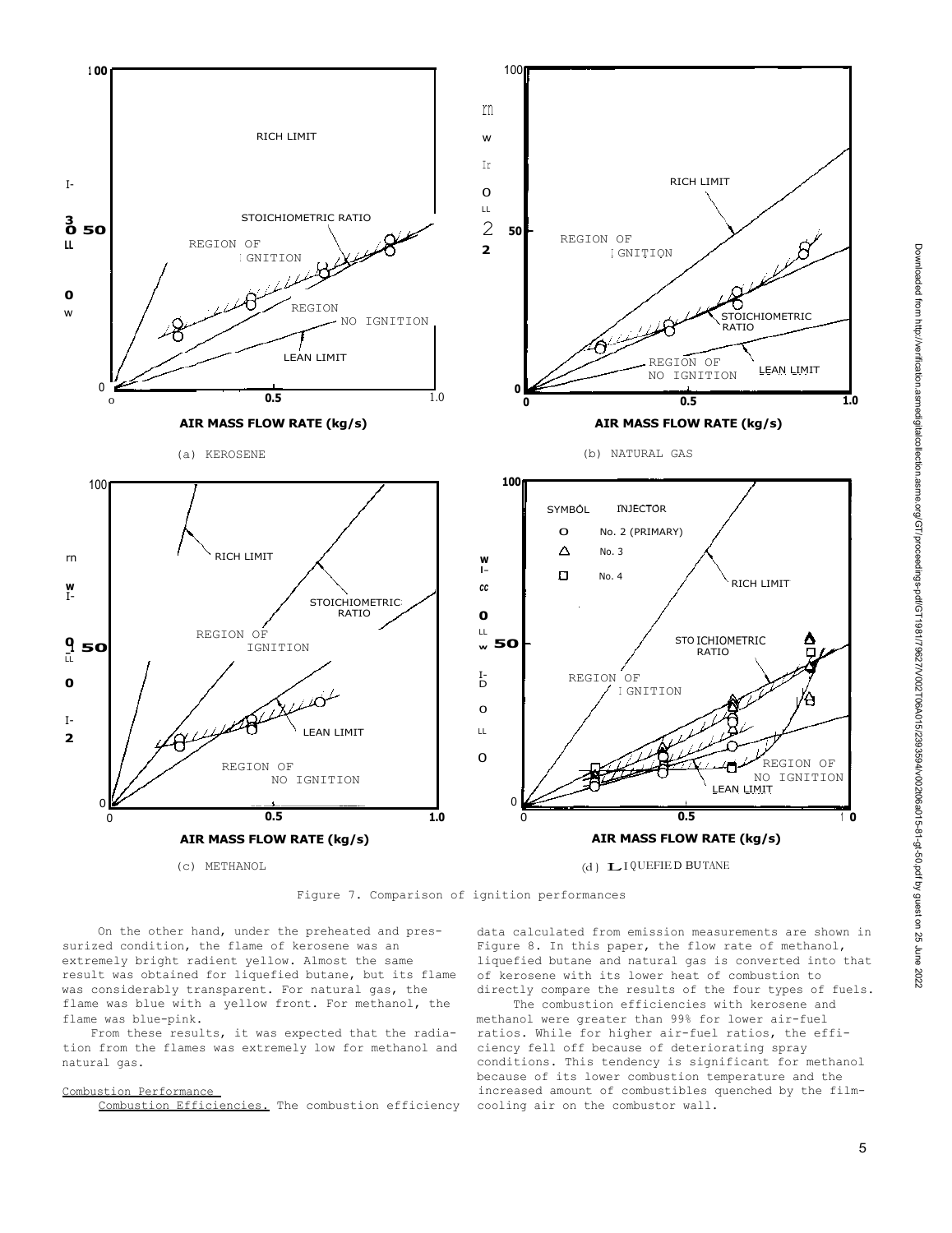The combustion efficiencies with natural gas were greater than 99% for all air-fuel ratios. For liquefied butane with the dual-orifice type injector, almost the same result was obtained. Even for multihole type injectors, the efficiencies were over 99%. These results exhibit that the atomization of liquefied butane is extremely easy.



Figure 8. Combustion efficiencies

(\*All air-fuel ratios in this paper are converted to kerosene's air-fuel ratio.)

Exit Temperature Pattern Factors. The exit temperature pattern factors are shown in Figure 9. The exit temperature pattern factor 8t in the figure is defined by the following equation

$$
t - \frac{Tmax - Tmean}{Tmean - Tin}
$$



Figure 9. Exit temperature pattern factors

where  $T_{\text{max}}$  is the maximum exhaust gas temperature measured at the combustor exit;  $T_{mean}$  is the weighted average temperature of the exhaust gas;  $T_{\text{in}}$  is the air temperature at the combustor inlet.

As can be seen in Figure 9, 8t with methanol and natural gas for lower air-fuel ratios is considerably lower than that with kerosene. While for liquefied butane, large differences were found among the three types of injectors; eft with the NO.3 injector was almost the same as that with natural gas. Oft with the NO.4 injector was larger than that with kerosene, especially for higher air-fuel ratios. While drt with the NO.2 dual-orifice type injector was extremely high compared with those of the above two types of injectors because the spray angle and extention were significantly narrower as previously described.

Combustor Wall Temperatures. The combustor wall temperatures, measured by a temperature indicating paint, are shown in photographs in Figure 10. As expected, with methanol and natural gas, the combustor wall temperatures were extremely low. Most of the combustor wall was covered with region B of 410 C -490 C. For liquefied butane, the combustor wall temperature changed slightly with fuel injectors; with the NO.4 injector, the result was almost the same as that with methanol and natural gas: with the NO.2 dual-orifice type injector and the NO.3 injector, the combustor wall temperatures were slightly higher than that with the NO.4 injector. With kerosene, the temperatures were extremely high, and most of the combustor wall was covered with region C of 490 C combaseor wair was covered wren regi

#### Emission Results

Unburned Hydrocarbons. The emissions of hydrocarbons are presented in Figure 11. The hydrocarbon emissions with natural gas were nearly zero for all air-fuel ratios. For liquefied butane, the hydrocarbon emissions changed somewhat with the type of injector; with multi-hole type injectors, the results were almost the same for all air-fuel ratios and 75 - 80% less than that with kerosene for higher air-fuel ratios; with the NO.2 dual-orifice type injector, the hydrocarbon emissions were less than half that obtained with multihole type injectors.

The "hydrocarbon" emissions resulting from combustion with methanol were extremely higher than with kerosene. The reason for this is thought to result from the quenching on the combustor wall by film-cooling air. Since the required methanol flow rate was more than twice that of kerosene, the amount of combustibles reaching the combustor wall was increased.

Carbon Monoxide. Combustion with liquefied butane produced less carbon monoxide than with kerosene for all air-fuel ratios as shown in Figure 12; with multi-hole injectors, the results were approximately half that with kerosene; with the NO.2 dual-orifice type injector, the results were 65 - 70% less than that with kerosene. But all results were slightly more than that with natural gas.

Combustion with methanol produced extremely higher carbon monoxide than with kerosene resulting from the quenching by film-cooling air and the lower combustion temperature as previously mentioned.

Oxides of Nitrogen. Combustion of liquefied butane with the NO.2 and NO.3 injectors produced slightly lower nitrogen oxides emissions than that of kerosene at low air-fuel ratio, but 7 - 10% higher for higher air-fuel ratios because the combustion efficiency of kerosene rapidly decreased. These results are shown in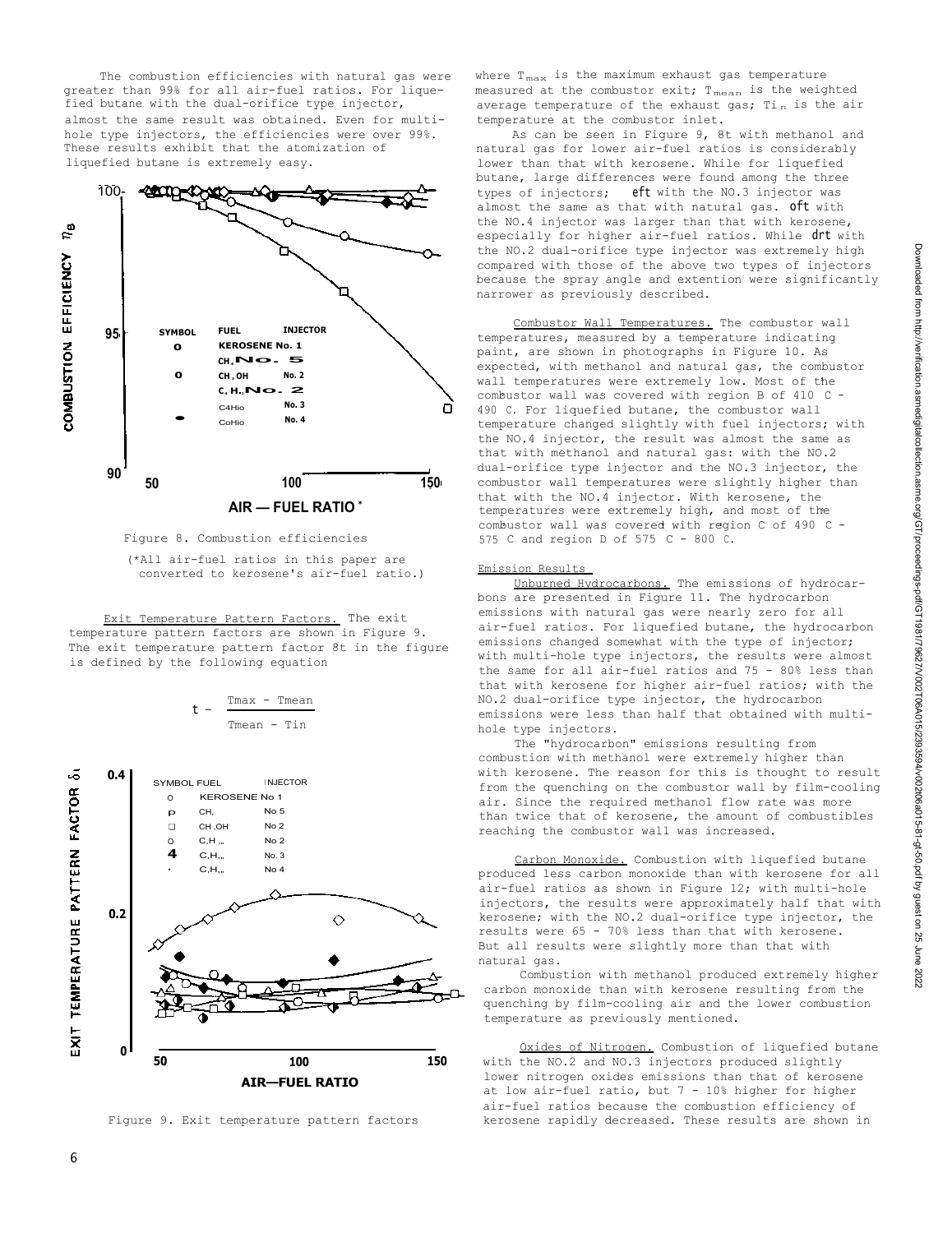

**X ILA** z

**•** 

**Z w Z**

**E CC W w**

**O 1 cc - v**

**U 0 cc 0**

7